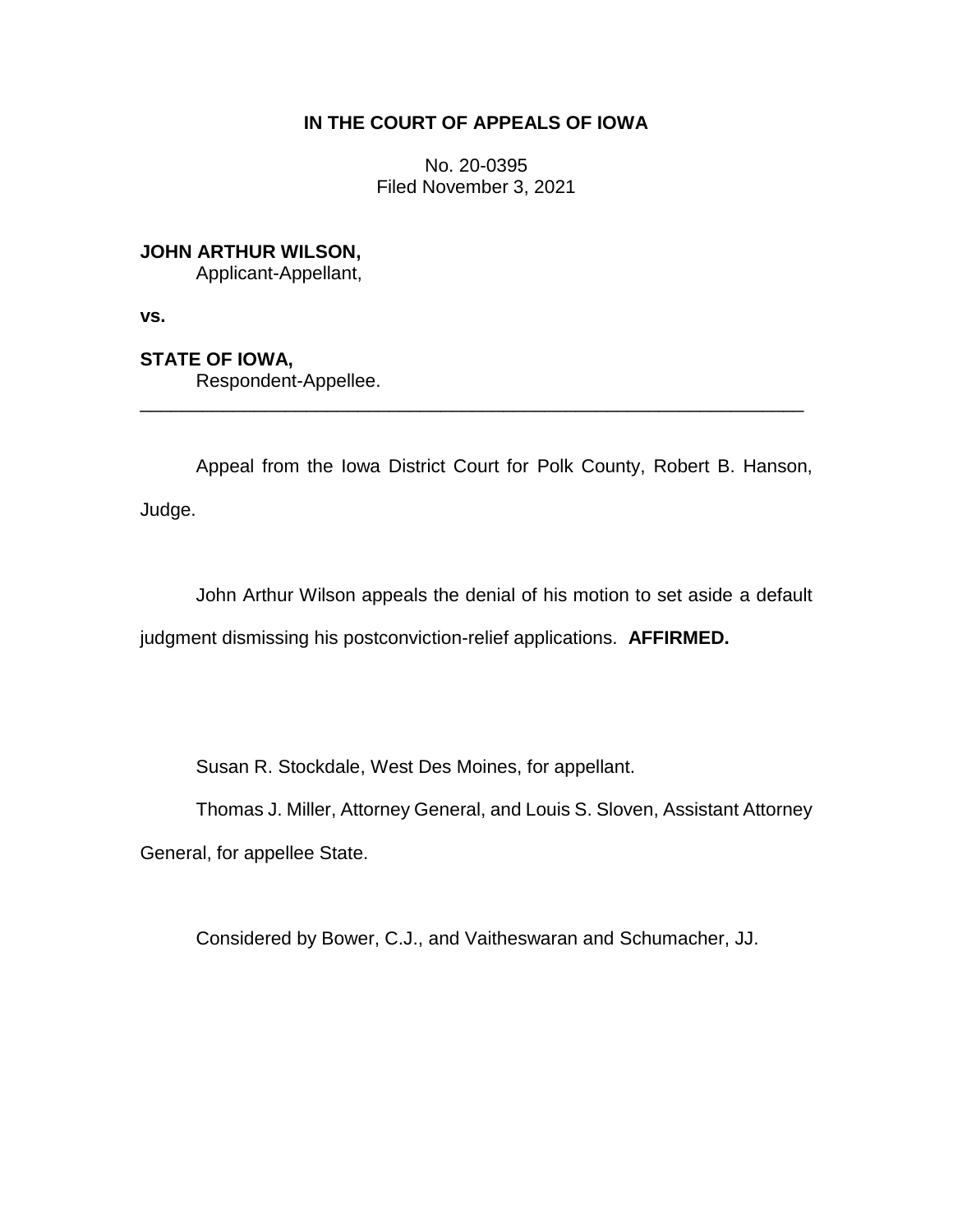### **BOWER, Chief Judge.**

John Arthur Wilson appeals the denial of his motion to set aside a default judgment dismissing his postconviction-relief (PCR) applications. We find his notice of appeal related back to its original filing, and the court did not abuse its discretion in granting a default judgment in favor of the State and denying Wilson's motion to set aside default. We affirm.

#### **I. Background Facts & Proceedings**

On October 8, 2010, Wilson was convicted of second and third degree theft. This court affirmed his convictions on February 13, 2013, with procedendo issuing on April 10, 2013. *See State v. Wilson*, No. 10-1711, 2013 WL 531035, at \*5 (Iowa Ct. App. Feb. 13, 2013). On April 7, 2016, Wilson filed an application for PCR, alleging thirty-two issues in an amended and supplemented application. In February 2017, the application was consolidated with a second application for PCR relating to a separate conviction from 2013. The court granted the addition of four supplementary issues in June.

In September, the trial court granted Wilson's unopposed application for partial summary judgment, vacating one conviction and sentence. Wilson's remaining convictions and sentences were still "in full force and effect."

In October, the State moved for sanctions after Wilson failed to appear for his deposition relating to the remaining PCR issues. The State also requested default judgment on the remaining claims. The court ruled "the State's motion for dismissal and default is premature at this juncture." The court set a deadline for Wilson to appear for his deposition, stating if he failed to appear again, "the court will entertain a renewed motion from the State for dismissal and default judgment."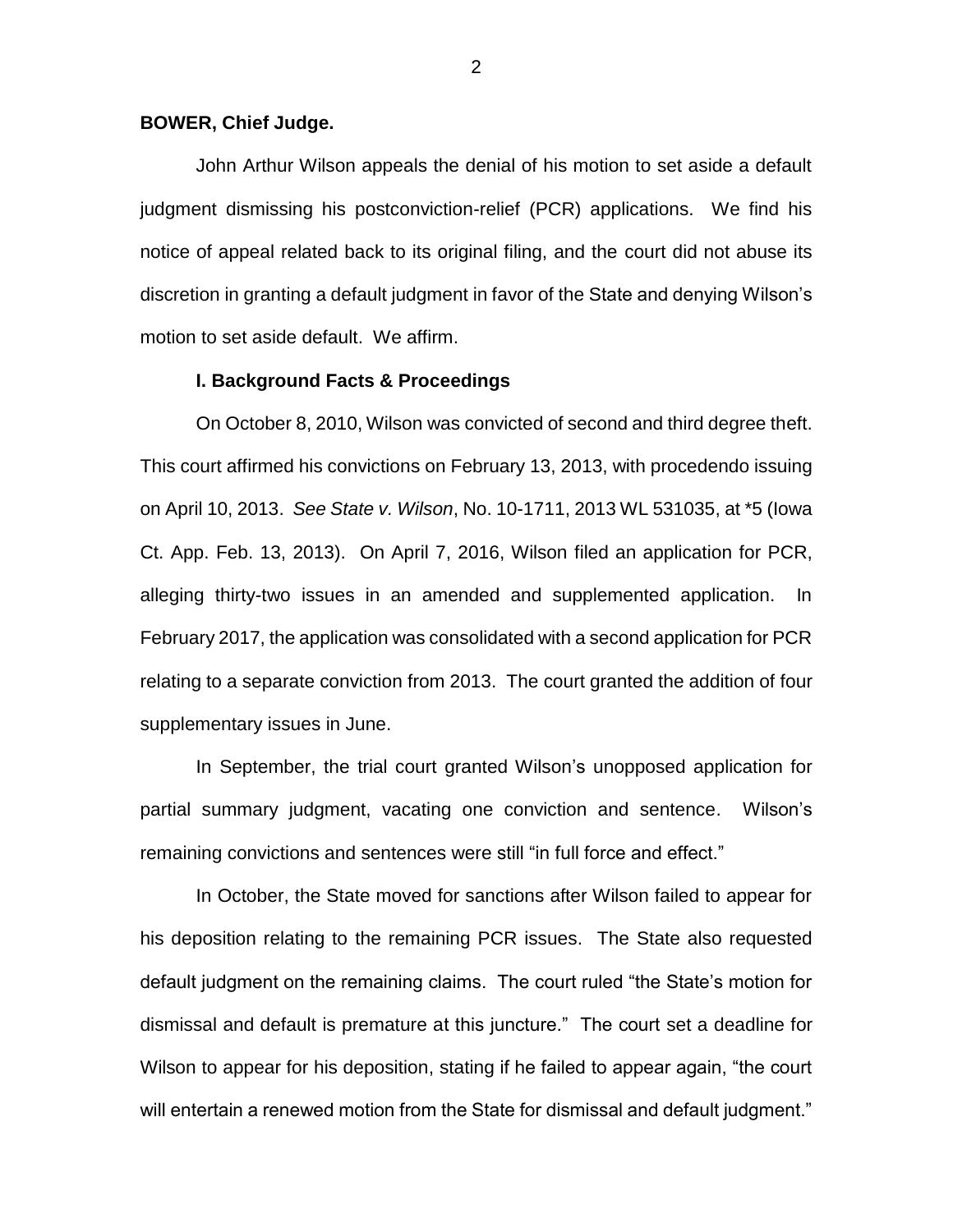In January 2018, the State renewed its motion for default judgment because Wilson appeared by telephone for his deposition on the date of the court's deadline. The court denied the State's motion again but ordered Wilson to appear for an in-person deposition by mid-April. Wilson appeared for his deposition before the deadline.

The State filed a motion for partial summary judgment. Wilson participated in the hearing by telephone. The court granted the State's summary judgment motion, disposing of twenty-four issues with the remaining issues to be set for trial. In December, Wilson applied for interlocutory appeal, which the supreme court denied.

Wilson's attorney was permitted to withdraw in March 2019, and the trial was continued. New counsel was appointed and, on March 19, filed an appearance. An order issued on April 16, setting a new trial date for November 13. Wilson was served with the new trial date as a registered user of the electronic filing system.

Wilson did not appear at the November 13 trial. The State and Wilson's attorney were both present. Wilson's attorney informed the court Wilson had generally not been in contact over the months of representation and had not responded to email, phone calls, or letters. Wilson had not signed a release so counsel could obtain his file from the previous attorney. Counsel stated without Wilson's participation or his file, "it's impossible to present his evidence or a case at this time."

The State moved for a default judgment. The court found Wilson had notice of the proceedings and had no known impediment to his presence. The court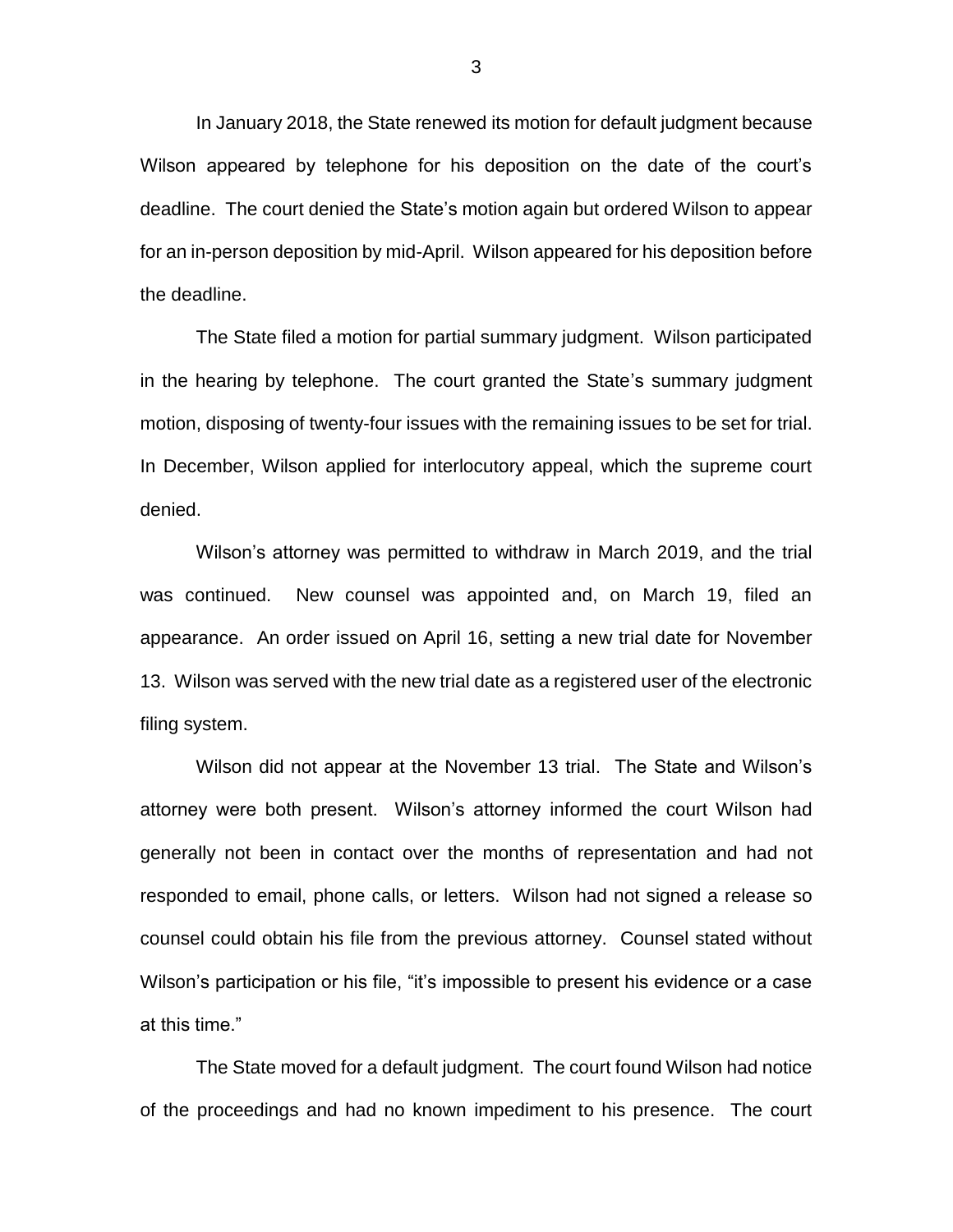found Wilson in default pursuant to Iowa Rule of Civil Procedure 1.971(3) and granted the motion.<sup>1</sup> The order indicated the availability of a motion to set aside the default judgment and stated, "Applicant should take notice of the foregoing and govern himself accordingly."

Wilson moved to set aside the default judgment, stating he did not think he had to be present and thought a continuance would be granted. The court held a hearing and heard testimony from Wilson about his failure to appear. On February 4, 2020, the court ruled Wilson's proffered reasons were not credible, held Wilson did not establish good cause for his failure to appear at trial, and denied his motion to set aside the default judgment.

Wilson appeals.

 $\overline{a}$ 

#### **II. Jurisdictional Question**

The State argues, as a preliminary matter, this court lacks jurisdiction to decide this appeal as Wilson's notice of appeal was not timely filed. Wilson argues the notice was correct and should have been accepted, so his re-filed notice should relate back and be considered timely.

Late in the afternoon on March 5, 2020—the last day of the thirty-day window to file an appeal—Wilson's counsel filed together a notice of appeal, an application to withdraw, and a proposed order allowing the withdrawal and preparation of transcripts. The notice of appeal had the correct case number, but the other two documents filed at the same time had the wrong case number. An

<sup>&</sup>lt;sup>1</sup> Rule 1.971(3) provides "A party shall be in default whenever that party  $\dots$  fails to be present for trial."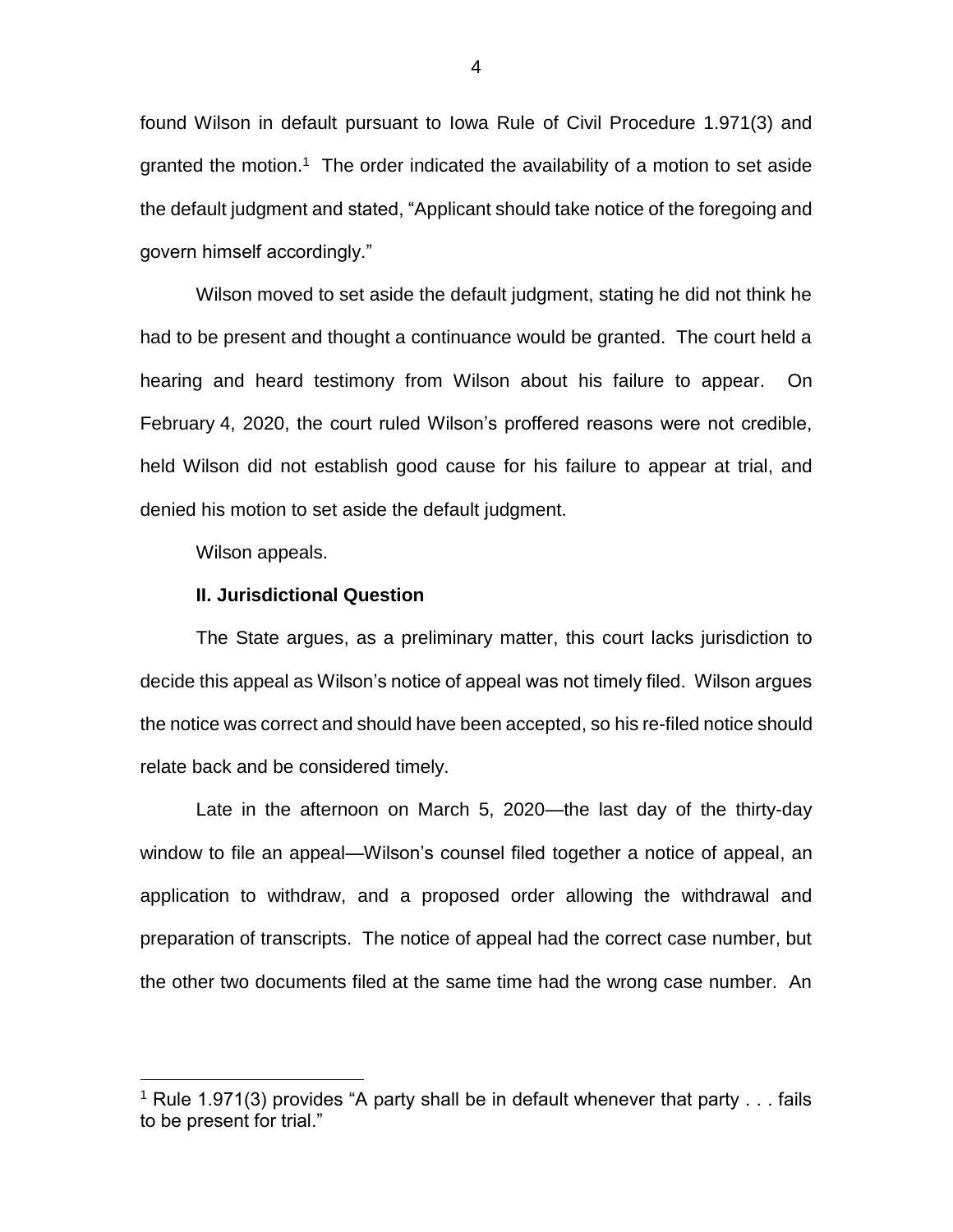informational copy of the notice of the appeal was filed with the clerk of the supreme court. *See* Iowa R. App. P. 6.102(2)(b).

On March 6, the district court approved counsel's motion to withdraw and ordered the preparation of transcripts at state expense. The court also entered an order concerning a pending pro se motion to enlarge and amend, explaining that per lowa Code section 822.3A (2020),<sup>2</sup> it would take no action on the selfrepresented filing.

On Monday, March 9, the clerk of the district court sent a rejection notice indicating the March 5 filing was returned because the motion to withdraw used the wrong case number. The clerk rescinded the March 5 filing notice and alerted Wilson's counsel, "The filing was not filed." Within an hour of receiving the rejection notice, counsel refiled the three documents and a "Motion to accept refiled notice of appeal as timely." The court did not reissue the order granting counsel's motion to withdraw. However, on April 6, the court appointed Wilson new counsel for a hearing on the motion to accept the refiling as timely and on appeal.

The court denied the motion to accept the filing because "[Wilson]'s motion is not one this court has the authority to entertain." The court also referred to Iowa Rule of Electronic Procedure 16.309, which covers date and time of electronic filing, deadlines, and technical difficulties.

In *Jacobs v. Iowa Department of Transportation*, 887 N.W.2d 590, 592 (Iowa 2016), our supreme court addressed the timeliness of a petition for judicial

 $\overline{a}$ 

 $2$  Section 822.3A states a PCR applicant "who is currently represented by counsel shall not file any pro se document, including . . . .[a] motion in Iowa court. The court shall not consider, and opposing counsel shall not respond to, such pro se filings."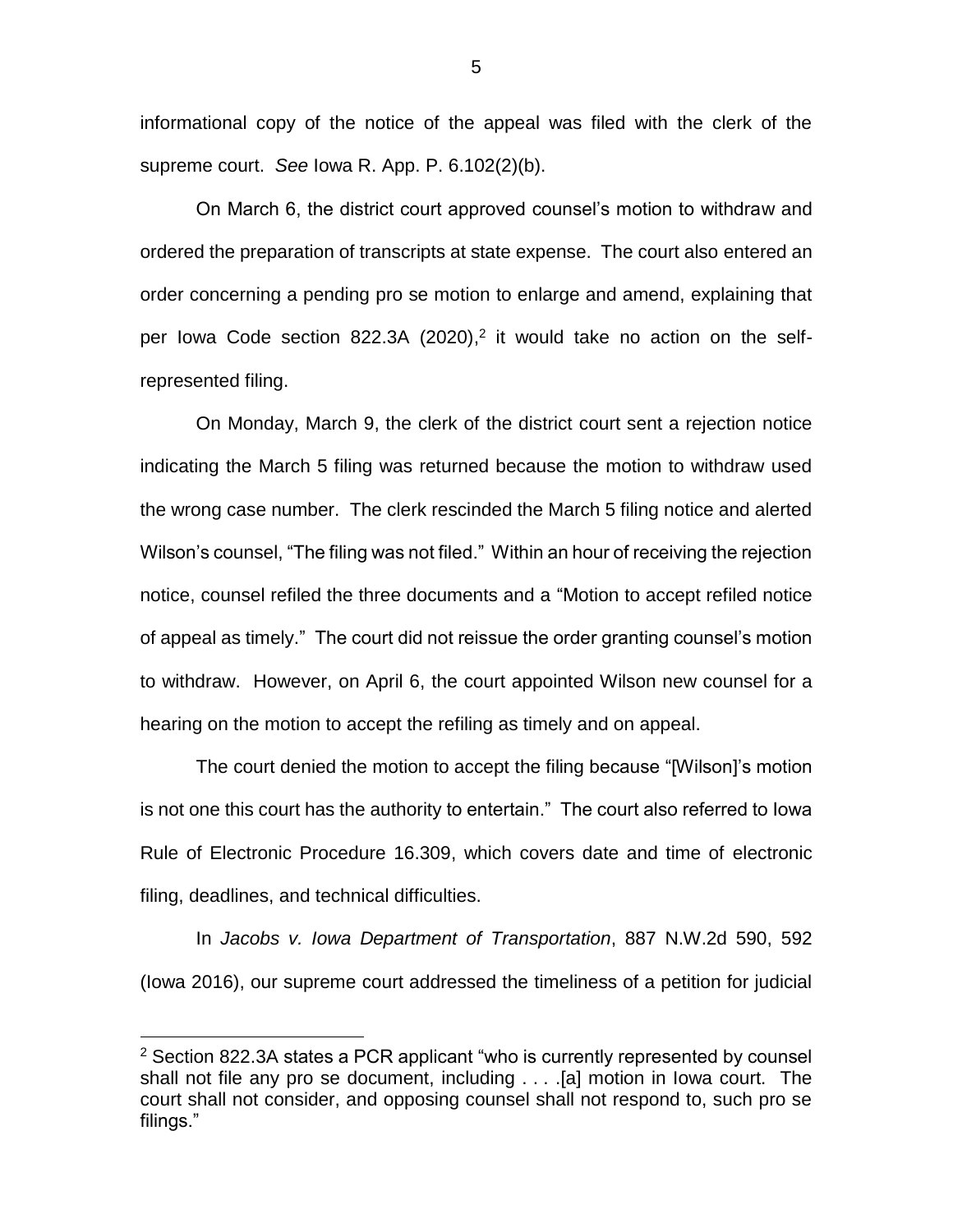review that was filed timely, rejected by the clerk of court due to a missing address and a mislabel, and refiled the next morning with the corrections. The court concluded a corrected filing may in some situations relate back to the original submission date, noting the court's jurisdiction otherwise could "be dependent on how a clerk exercised his or her discretion." *Jacobs*, 887 N.W.2d at 599. The court held,

[A] resubmitted filing can relate back to the original submission date for purposes of meeting an appeal deadline when the following circumstances converge. First, the party submitted an electronic document that was received by EDMS prior to the deadline and was otherwise proper except for minor errors in the electronic cover sheet—i.e., errors that could have been corrected or disregarded by the clerk. Second, the proposed filing was returned by the clerk's office after the deadline because of these minor errors. Third, the party promptly resubmitted the filing after correcting the errors.

*Id.*; *see also Toney v. Parker*, 958 N.W.2d 202, 208–09 (Iowa 2021) (using the *Jacobs* framework and allowing summary judgment resistance filings rejected for an error in one document to relate back).

Here, the notice of appeal was submitted before the deadline. The notice had no errors, needed no corrections, and would have been accepted if filed on its own. The proposed filing was returned after the deadline—and after the court had already ruled on the motion that contained the erroneous case number. Also, Wilson's counsel promptly refiled all three rejected documents. Under the *Jacobs* analysis, we hold resubmission of the notice of appeal on March 9 relates back to the original submission on March 5 for purposes of meeting the appellate deadline. *See Goedken v. Alliance Pipeline, L.P.*, No. 17-1066, 2018 WL 4360903, at \*3 (Iowa Ct. App. Sept. 12, 2018) (finding where "the clerk rejected both the notice of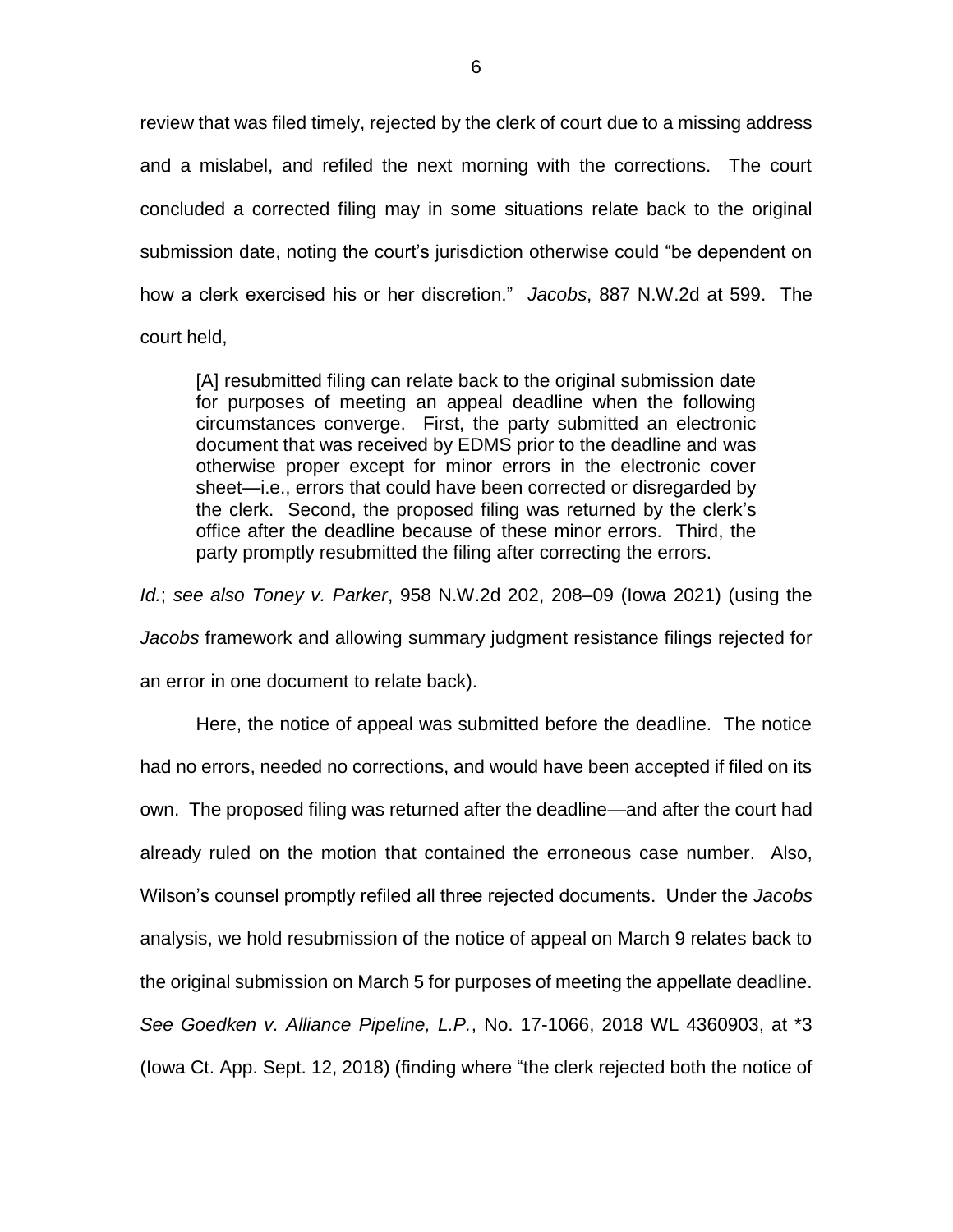appeal and the brief, but only the brief contained an error" the resubmitted notice of appeal relates back to original submission date).

### **III. Standard of Review**

A district court's grant or denial of a motion for default judgment is reviewed for an abuse of discretion. *See Jack v. P & A Farms, Ltd.*, 822 N.W.2d 511, 515 (Iowa 2012). A ruling on a motion to set aside the default judgment is also reviewed for an abuse of discretion. *Sheeder v. Boyette*, 764 N.W.2d 778, 780 (Iowa Ct. App. 2009).

#### **IV. Analysis**

 $\overline{a}$ 

A. Default. On appeal, Wilson claims the district court erred in entering default judgment and denying his motion to set aside default judgment. Citing *Furgison v. State*, 217 N.W.2d 613, 618 (Iowa 1974), Wilson argues default procedures should not apply in postconviction actions.<sup>3</sup>

"All rules and statutes applicable in civil proceedings . . . are available to the parties." Iowa Code § 822.7. The Iowa Rules of Civil Procedure contain an entire section on default judgments. *See* Iowa R. Civ. P. 1.971–.977. "Default judgments are proper when a party has failed to take the next step required in a suit." *Mott v. State*, No. 12-1293, 2013 WL 5962908, at \*1 (Iowa Ct. App. Nov. 6, 2013). That said, "default judgments are disfavored." *No Boundry, LLC v. Hoosman*, 953 N.W.2d 696, 700 (Iowa 2021). In civil cases, default judgment may be imposed following "willful, fault, or bad faith" noncompliance with discovery orders. *See* 

<sup>3</sup> The applicant in *Furgison* sought default judgment in his favor when the State failed to respond to his postconviction application within thirty days. 217 N.W.2d at 618.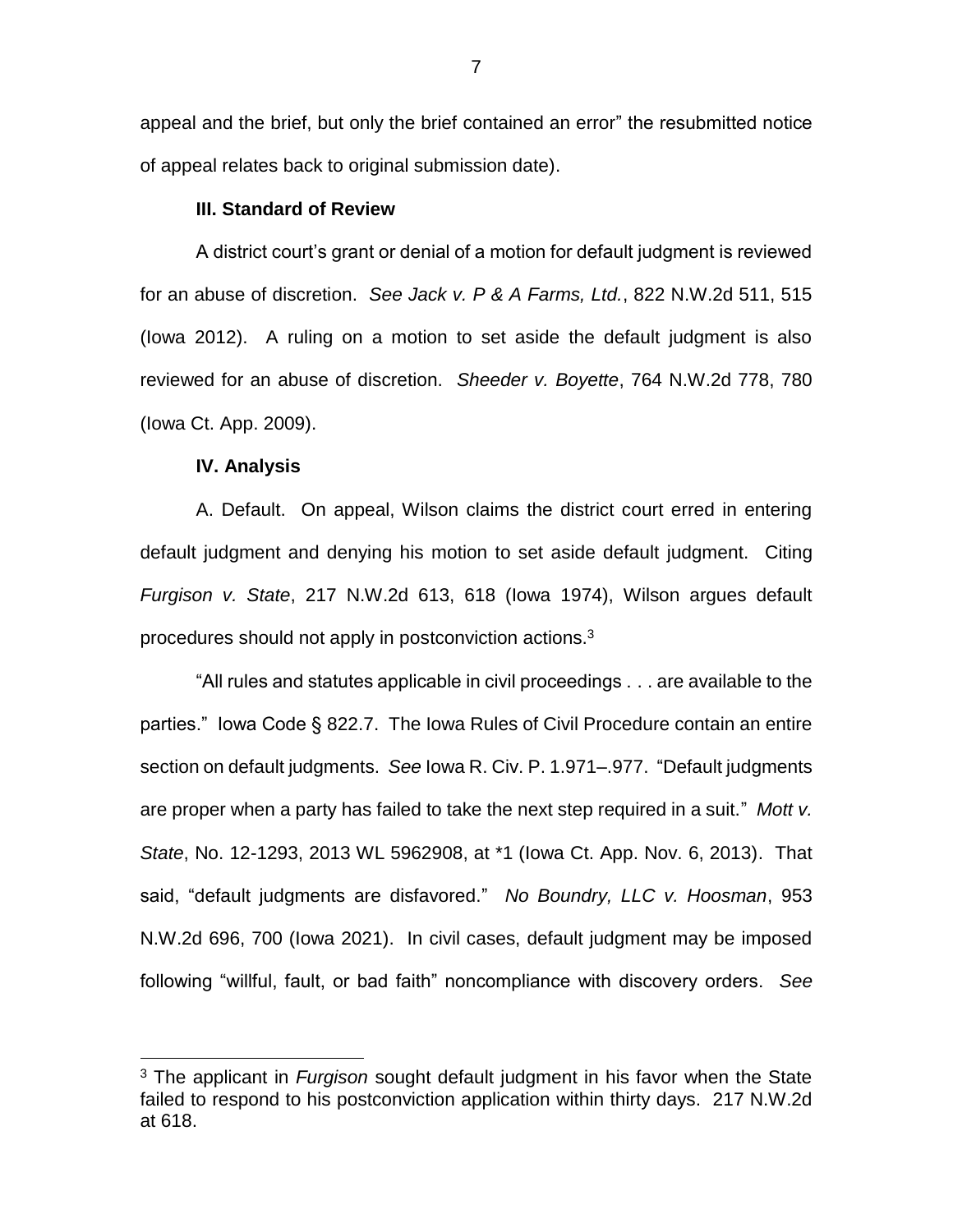*Troendle v. Hanson*, 570 N.W.2d 753, 755–56 (Iowa 1997); *Clester v. State*, No. 17-1896, 2019 WL 719167, at \*3–4 (Iowa Ct. App. Feb. 20, 2019).

In the past, we have found "entry of a default judgment against a represented applicant who fails to appear for trial was improper." *Mott*, 2013 WL 5962908, at \*1 (evaluating a default judgment against an applicant who was not allowed to appear by prison officials). However, we cautioned that ruling "should not be construed to indicate a default judgment is never available in postconviction proceedings." *Id.* at \*1 n.3.

Our supreme court has held:

[W]hen a party *and* the party's representative fail to appear for trial, the decision to grant or deny a motion for default judgment under rule 1.971(3) rests within the sound discretion of the trial court. However, we do not interpret rule 1.971(3) to permit the entry of a default judgment against a party who fails to appear personally for trial when *the party's attorney is present and able to proceed in the party's absence.*

*Jack*, 822 N.W.2d at 519 (second emphasis added) (internal citations omitted). A party's presence is reasonably necessary to the trial when the party's absence prevents the district court from "adequately functioning and dispensing justice." *Id.*  at 517.

In this PCR case, Wilson had a history of failing to appear for properly noticed depositions and hearings, with the State moving multiple times for default judgment. He did not provide a release of his file with previous counsel or otherwise provide present counsel with information necessary to make his case at trial. Counsel was able to offer no reason why Wilson could not be present at trial at its scheduled time. The court concluded Wilson had notice of the trial date, was out of State custody with no impediment to his presence, and made no effort to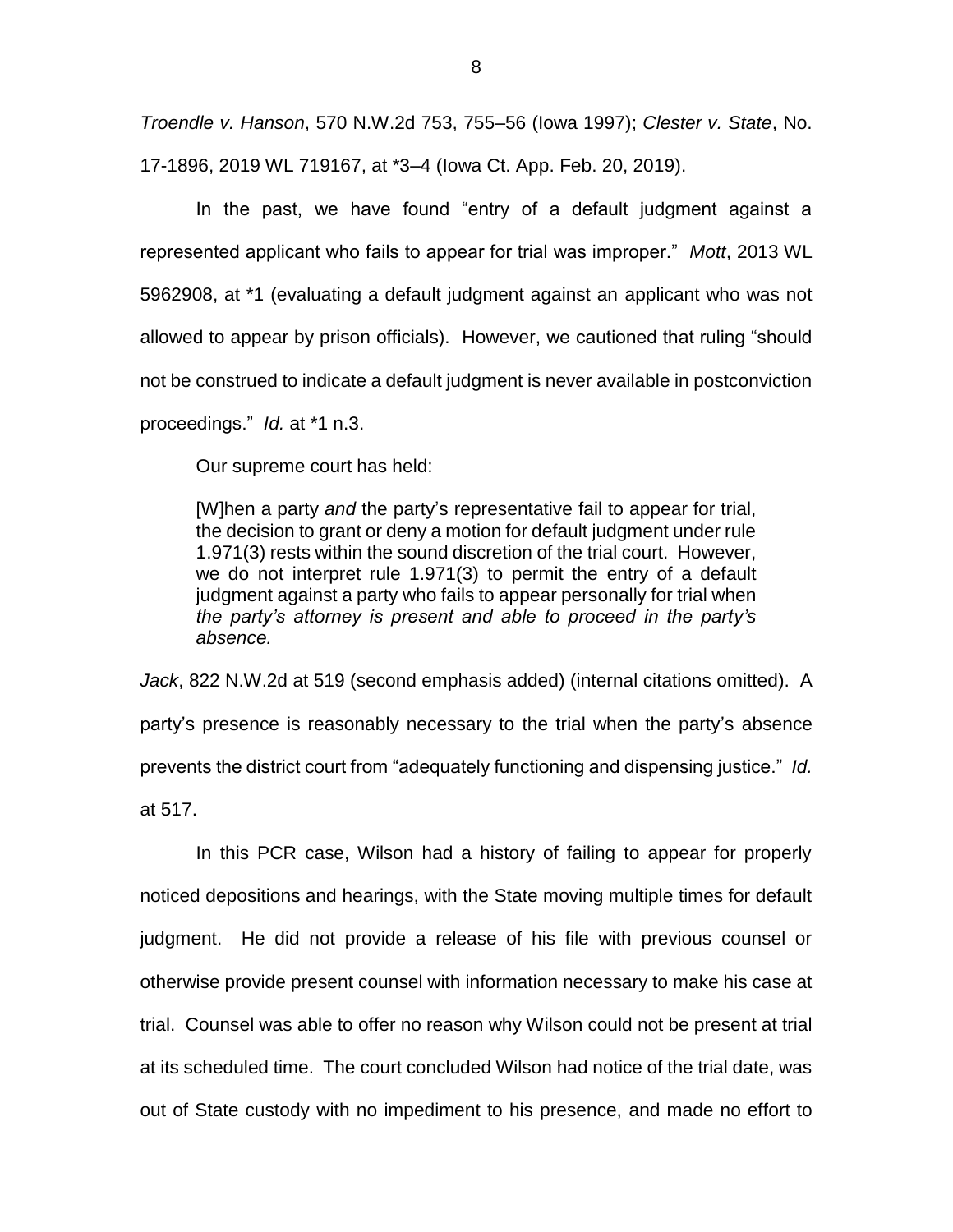contact his attorney or the court to explain the circumstances preventing his presence. We find the court did not abuse its discretion in finding Wilson in default and entering judgment in favor of the State and dismissing Wilson's PCR application.

B. Motion to set aside default. As part of its default judgment order, the court specifically noted for Wilson's benefit that he could file a motion and—on showing good cause—have the court set aside the default judgment. Wilson filed a motion to set aside the default judgment.<sup>4</sup>

"This court will resolve all doubt on whether a default judgment should be set aside in favor of setting aside the default judgment." *No Boundry*, 953 N.W.2d at 700. Appellate courts are "more reluctant to interfere with a court's grant of a motion to set aside a default and a default judgment than with its denial." *Id.*  (citation omitted). The court is to balance the movant's "burden to plead and prove good cause" with "a liberal construction of the rule to afford an opportunity for adjudication on the merits." *Id.* The court's determination of good cause is a legal conclusion, not a factual finding, and so is not binding on us. *Id.* at 704.

Iowa Rule of Civil Procedure 1.977 specifies the conditions under which the court may set aside a default judgment: "On motion and for good cause shown, and upon such terms as the court prescribes, but not ex parte, the court may set aside a default or the judgment thereon, for mistake, inadvertence, surprise,

 $\overline{a}$ 

<sup>4</sup> Wilson and his counsel filed separate motions. However, as of July 1, 2019, the court could not consider pro se filings if the applicant had counsel. Iowa Code § 822.3A.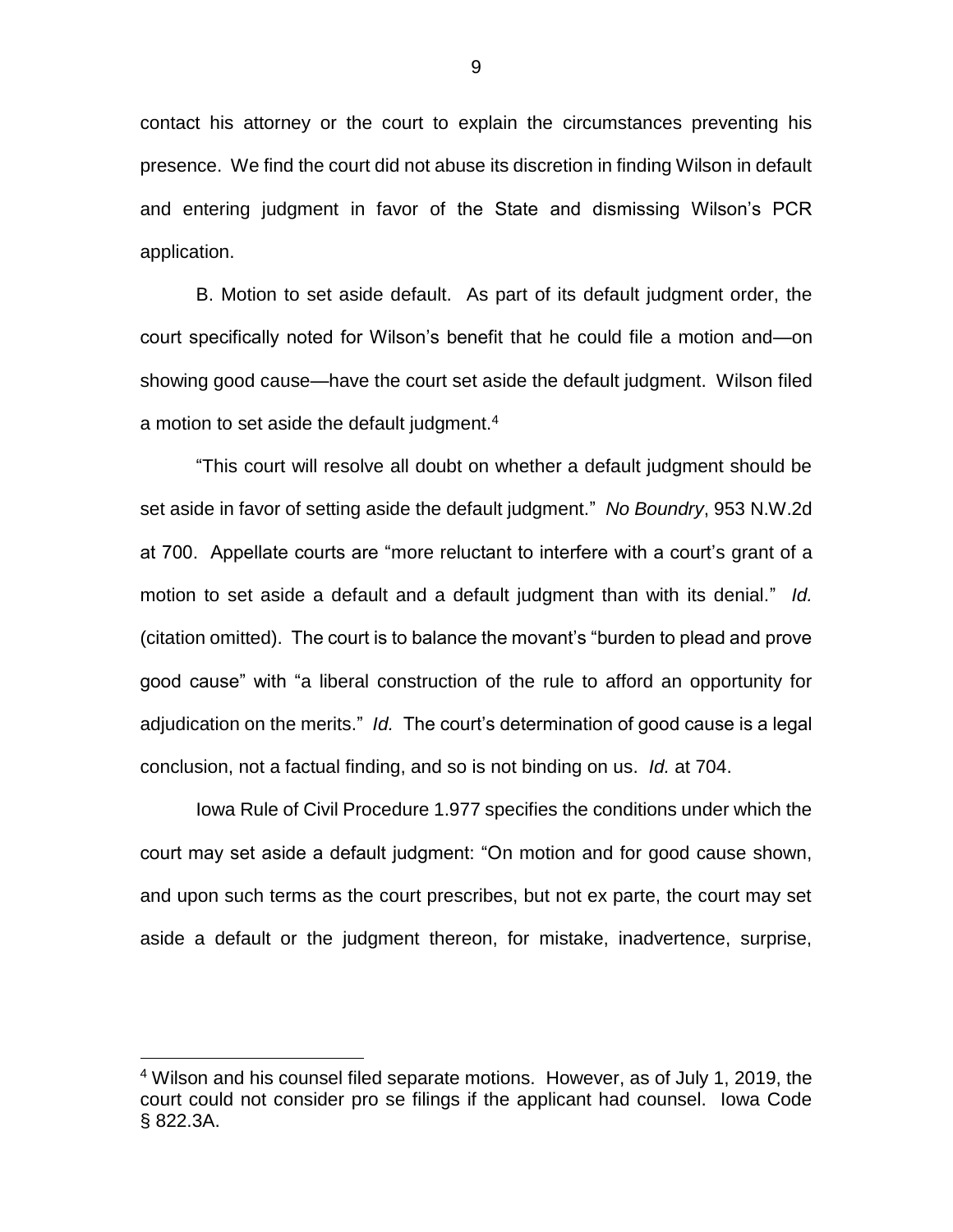excusable neglect or unavoidable casualty." We have clarified these conditions and what the movant needs to establish.

Good cause is a "sound, effective, and *truthful reason*. It is something more than an excuse, a plea, apology, extenuation, or some justification, for the resulting effect." Rather, the reason for default must rise to one of the grounds enumerated in the rule: mistake, inadvertence, surprise, excusable neglect or unavoidable casualty. Additionally, good cause requires at least a claimed defense asserted in good faith.

*Sheeder*, 764 N.W.2d at 780 (internal citations omitted). .

Wilson asserted "he was mistaken as to his need to participate in this proceeding in order to advance the case forward" and that he mistakenly believed a continuance of the trial would be granted if he did not appear and counsel was unable to prosecute his claims in his absence. Wilson argues there is no basis for a finding he was not interested in having his day in court and "[i]t is more likely his absence was due to mistake or inadvertence."

The burden was on Wilson to establish good cause by proving one of enumerated grounds. *No Boundry*, 953 N.W.2d at 700. "[W]e should excuse . . . fault when the circumstances of the case otherwise point to the diligent pursuit of a litigant's claim." *Whitehorn v. Lovik*, 398 N.W.2d 851, 854 (Iowa 1987).

Wilson offered no credible evidence his failure to appear was a mistake. He knew via counsel and his own EDMS account that trial was to occur that day, but he testified he thought trial would be continued so his attorney could prepare for it. He assumed trial could proceed in his absence but failed to sign a release so his counsel could access Wilson's files and prepare for trial. Wilson testified his attorney had emailed him the trial was continued. But when asked for a copy of the email, he redacted most of it, claiming attorney-client privilege, leaving only a